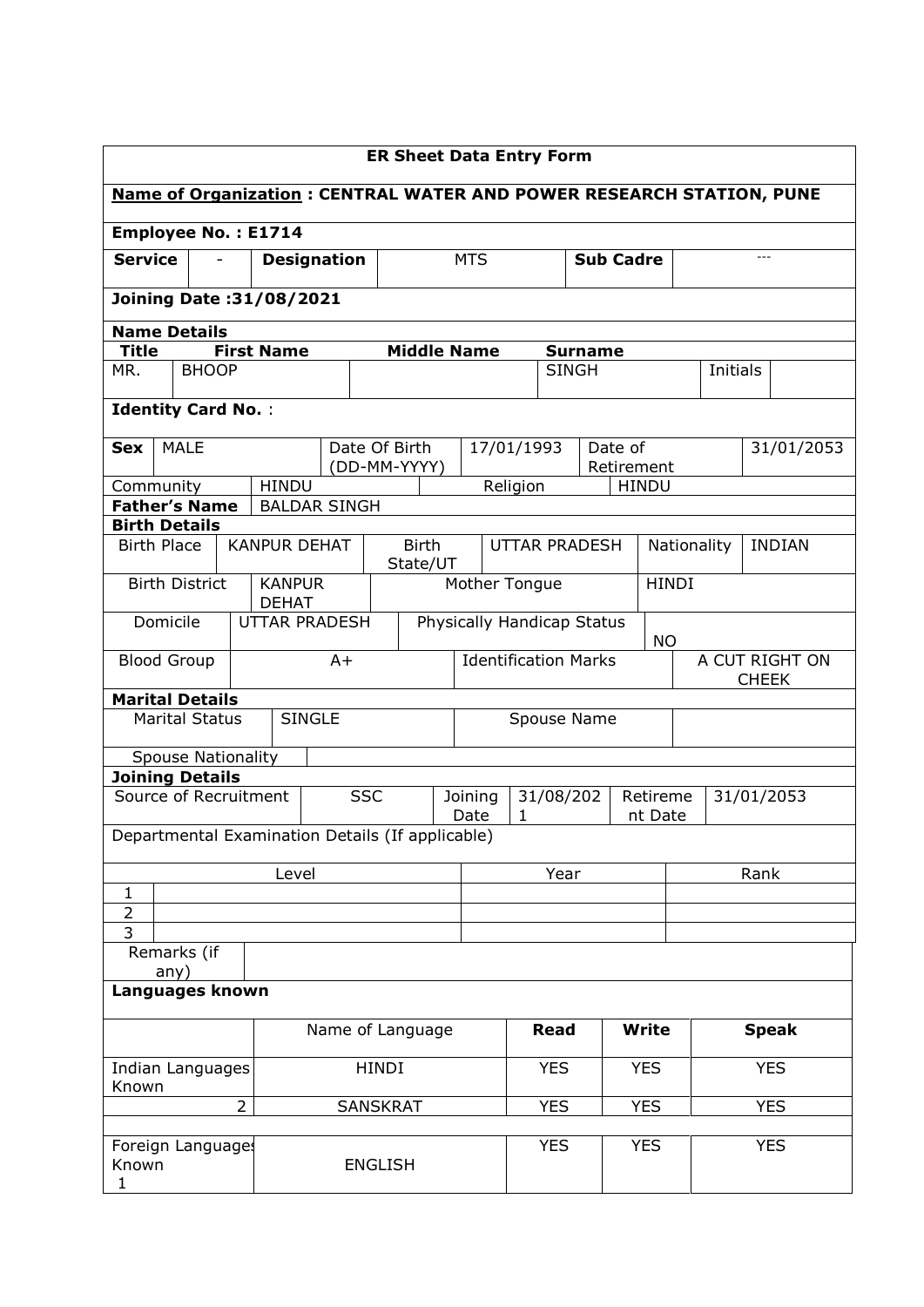## Details of deputation (if applicable)

| Name of the Office | Post held at that<br>time in parent office | Name of post<br>(selected for<br>deputation | Period of deputation |      |  |
|--------------------|--------------------------------------------|---------------------------------------------|----------------------|------|--|
|                    |                                            |                                             | Since                | From |  |
|                    |                                            |                                             |                      |      |  |

## Details of Foreign Visit

| SI.<br>No. | Place of Visit | Date of<br>visit | Post held at<br>that time | Whether it  <br>is a<br>personal or<br>official visit | Details of visit |
|------------|----------------|------------------|---------------------------|-------------------------------------------------------|------------------|
|            |                |                  |                           |                                                       |                  |

## Transfer/Posting Detail (if applicable)

| Place | Period of posting |      |  |  |  |  |
|-------|-------------------|------|--|--|--|--|
|       | Since             | From |  |  |  |  |
|       |                   |      |  |  |  |  |
|       |                   |      |  |  |  |  |
|       |                   |      |  |  |  |  |
|       |                   |      |  |  |  |  |

| Qualification (Use extra photocopy sheets for multi qualifications, experience, training, awards details) |                   |                         |                        |  |                     |      |                  |                          |  |  |
|-----------------------------------------------------------------------------------------------------------|-------------------|-------------------------|------------------------|--|---------------------|------|------------------|--------------------------|--|--|
| Qualification                                                                                             |                   |                         | Discipline             |  |                     |      | Specialization 1 |                          |  |  |
| B.Sc                                                                                                      | <b>MATHS</b>      |                         |                        |  |                     |      |                  |                          |  |  |
| Year                                                                                                      |                   | Division                |                        |  | CGPA/ % Marks       |      |                  | Specialization 2         |  |  |
| 2015                                                                                                      |                   | 2nd                     |                        |  | 48.11               |      |                  |                          |  |  |
| Institution                                                                                               |                   | University              |                        |  | Place               |      |                  | Country                  |  |  |
| SHIVWATI SHIVNANDAN                                                                                       |                   |                         | <b>CSJM UNIVERSITY</b> |  | <b>KANPUR DEHAT</b> |      |                  | <b>INDIA</b>             |  |  |
| SHUKLA D/C PUKHRAYAN                                                                                      |                   | <b>KANPUR</b>           |                        |  |                     |      |                  |                          |  |  |
| RAMABAI NAGAR                                                                                             |                   |                         |                        |  |                     |      |                  |                          |  |  |
| <b>Experience</b>                                                                                         |                   |                         |                        |  |                     |      |                  |                          |  |  |
| Type of Posting                                                                                           | Level             |                         |                        |  |                     |      |                  |                          |  |  |
| <b>MTS</b>                                                                                                |                   | $L - 1$                 |                        |  |                     |      |                  |                          |  |  |
| Designation                                                                                               |                   | <b>Present Position</b> |                        |  |                     |      |                  |                          |  |  |
| <b>MTS</b>                                                                                                |                   |                         | <b>MTS</b>             |  |                     |      |                  |                          |  |  |
| Ministry                                                                                                  |                   |                         | Department             |  |                     |      |                  |                          |  |  |
| <b>MOWR</b>                                                                                               |                   |                         | <b>CWPRS</b>           |  |                     |      |                  |                          |  |  |
| Office                                                                                                    |                   |                         | Place                  |  |                     |      |                  |                          |  |  |
| CWPRS KHADAKWASALA PUNE                                                                                   | <b>PUNE</b>       |                         |                        |  |                     |      |                  |                          |  |  |
| <b>Experience Subject</b>                                                                                 | Period of Posting |                         |                        |  |                     |      |                  |                          |  |  |
| Major                                                                                                     |                   |                         | Minor                  |  |                     | From |                  | To                       |  |  |
|                                                                                                           |                   |                         | -                      |  |                     |      |                  | $\overline{\phantom{a}}$ |  |  |
| Note:-Refer the Annexure to fill above Major, Minor Subjects and below given training                     |                   |                         |                        |  |                     |      |                  |                          |  |  |